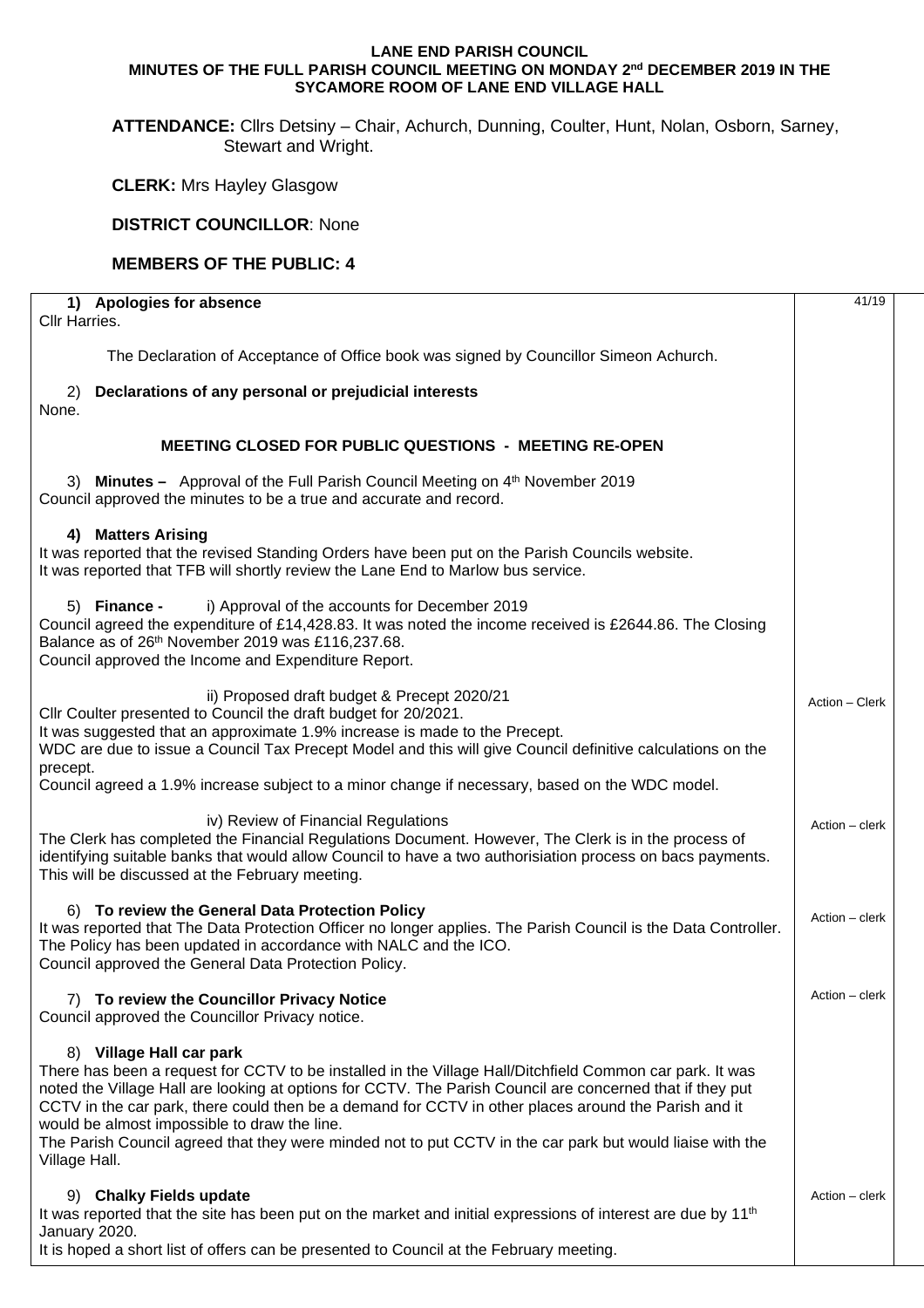| 10) Lane End Playing Fields - General update<br>It was reported that the membership drive was successful and there are now over 100 members. The AGM<br>will be held on 9th December. The darts team now play every other Tuesday evening. The 3G pitch bookings<br>are doing reasonably well. The revised Memorandum of Articles will be completed after the AGM.<br>It was reported that there are currently two members of staff employed at the Pavilion. One member of staff<br>for various reasons has done excessive overtime in recent weeks. As a recognition of this Council agreed an |                                                                                                                                                                                                                                                                                                                                                                                                                                                                                                                                              |                |  |  |  |
|--------------------------------------------------------------------------------------------------------------------------------------------------------------------------------------------------------------------------------------------------------------------------------------------------------------------------------------------------------------------------------------------------------------------------------------------------------------------------------------------------------------------------------------------------------------------------------------------------|----------------------------------------------------------------------------------------------------------------------------------------------------------------------------------------------------------------------------------------------------------------------------------------------------------------------------------------------------------------------------------------------------------------------------------------------------------------------------------------------------------------------------------------------|----------------|--|--|--|
| overtime payment of £250.00.                                                                                                                                                                                                                                                                                                                                                                                                                                                                                                                                                                     |                                                                                                                                                                                                                                                                                                                                                                                                                                                                                                                                              |                |  |  |  |
|                                                                                                                                                                                                                                                                                                                                                                                                                                                                                                                                                                                                  | 11) Clerk's report<br>The items below summarise the Clerks activities since the last meeting.                                                                                                                                                                                                                                                                                                                                                                                                                                                |                |  |  |  |
|                                                                                                                                                                                                                                                                                                                                                                                                                                                                                                                                                                                                  | 1. There is a section of trees under TPO's to land lying to the north of 1 Ridge Close. One of the<br>trees fell onto a shed and fence on Friday. The Clerk arranged for this to be removed and is<br>liaising with the insurance company regarding the damage.                                                                                                                                                                                                                                                                              | Action - clerk |  |  |  |
|                                                                                                                                                                                                                                                                                                                                                                                                                                                                                                                                                                                                  | 2. I have received an email from WDC Planning Dept regarding the proposed removal of public<br>payphones by BT. They propose to remove the payphone on the junction of Mount Pleasant<br>Park Lane, Lane End, HP14 3LY. Council agreed that if the usage is very low this should be<br>removed.                                                                                                                                                                                                                                              | Action - clerk |  |  |  |
|                                                                                                                                                                                                                                                                                                                                                                                                                                                                                                                                                                                                  | 3. A Serco vehicle has reversed into and knocked the fence, post and gate at Chalky Field<br>Allotments. I sent photos to Serco. James Glasgow did an emergency repair to make it safe.<br>Serco will carry out the main repair. No costs to the Parish Council.                                                                                                                                                                                                                                                                             | Action - clerk |  |  |  |
| 4.                                                                                                                                                                                                                                                                                                                                                                                                                                                                                                                                                                                               | Information regarding Preventative Injunctions for The Playing Fields, Ditchfield Common and<br>Moorend Common. Hardwicke confirm they could apply for an injunction on behalf of the PC.<br>The process is to submit an application notice, gather witness statements and complete the<br>claim forms. Hardwicke advise that Council stands a good chance of obtaining the injunctions<br>because of the relatively high traveller activity in the area. The costs would be approximately<br>£8,000. Agreed to ask for further information. | Action - clerk |  |  |  |
|                                                                                                                                                                                                                                                                                                                                                                                                                                                                                                                                                                                                  | 5. I hand delivered letters to residents of Chalky Field and some properties of Marlow Road. I<br>posted letters to the adjoining farm and the Conference Centre regarding the sale of Chalky<br>Field.                                                                                                                                                                                                                                                                                                                                      |                |  |  |  |
|                                                                                                                                                                                                                                                                                                                                                                                                                                                                                                                                                                                                  | 6. I have sent the invoice to the G&A for the land usage agreement.                                                                                                                                                                                                                                                                                                                                                                                                                                                                          |                |  |  |  |
| 7.                                                                                                                                                                                                                                                                                                                                                                                                                                                                                                                                                                                               | I have uploaded on Council's website a copy of the revised Standing Orders.                                                                                                                                                                                                                                                                                                                                                                                                                                                                  |                |  |  |  |
| 8.                                                                                                                                                                                                                                                                                                                                                                                                                                                                                                                                                                                               | I have contacted Lloyds and Barclays banks. Both banks offer the authorisation system by 2<br>Councillors. Both banks charge for the services.                                                                                                                                                                                                                                                                                                                                                                                               |                |  |  |  |
|                                                                                                                                                                                                                                                                                                                                                                                                                                                                                                                                                                                                  | 9. I have written to all candidates interviewed and thanked them for applying to be co-opted. As<br>confirmed the position has been offered to Simeon Achurch.                                                                                                                                                                                                                                                                                                                                                                               |                |  |  |  |
|                                                                                                                                                                                                                                                                                                                                                                                                                                                                                                                                                                                                  | 10. I continue to chase the outstanding allotment invoices.                                                                                                                                                                                                                                                                                                                                                                                                                                                                                  |                |  |  |  |
| 11. Please see below the dates of 2020 PC Meetings:                                                                                                                                                                                                                                                                                                                                                                                                                                                                                                                                              |                                                                                                                                                                                                                                                                                                                                                                                                                                                                                                                                              |                |  |  |  |
| All meetings start at 7.30pm and be held at Lane End Sports Association unless indicated on the<br>Agenda issued before the meeting                                                                                                                                                                                                                                                                                                                                                                                                                                                              |                                                                                                                                                                                                                                                                                                                                                                                                                                                                                                                                              |                |  |  |  |
|                                                                                                                                                                                                                                                                                                                                                                                                                                                                                                                                                                                                  | There will be no Parish Council Meeting in January.                                                                                                                                                                                                                                                                                                                                                                                                                                                                                          |                |  |  |  |
| Monday 3rd February                                                                                                                                                                                                                                                                                                                                                                                                                                                                                                                                                                              |                                                                                                                                                                                                                                                                                                                                                                                                                                                                                                                                              |                |  |  |  |
| Monday 2 <sup>nd</sup> March                                                                                                                                                                                                                                                                                                                                                                                                                                                                                                                                                                     |                                                                                                                                                                                                                                                                                                                                                                                                                                                                                                                                              |                |  |  |  |
| Monday 6 <sup>th</sup> April                                                                                                                                                                                                                                                                                                                                                                                                                                                                                                                                                                     |                                                                                                                                                                                                                                                                                                                                                                                                                                                                                                                                              |                |  |  |  |
|                                                                                                                                                                                                                                                                                                                                                                                                                                                                                                                                                                                                  | Monday 4 <sup>th</sup> May - the <b>Annual Parish Meeting</b>                                                                                                                                                                                                                                                                                                                                                                                                                                                                                |                |  |  |  |
| Thursday 14 <sup>th</sup> May at 7pm the Annual Meeting of the Parish Council and normal meeting will follow.                                                                                                                                                                                                                                                                                                                                                                                                                                                                                    |                                                                                                                                                                                                                                                                                                                                                                                                                                                                                                                                              |                |  |  |  |
| Monday 1 <sup>st</sup> June                                                                                                                                                                                                                                                                                                                                                                                                                                                                                                                                                                      |                                                                                                                                                                                                                                                                                                                                                                                                                                                                                                                                              |                |  |  |  |
| Monday 6 <sup>th</sup> July                                                                                                                                                                                                                                                                                                                                                                                                                                                                                                                                                                      |                                                                                                                                                                                                                                                                                                                                                                                                                                                                                                                                              |                |  |  |  |
| There will be no Parish Council Meeting in August.                                                                                                                                                                                                                                                                                                                                                                                                                                                                                                                                               |                                                                                                                                                                                                                                                                                                                                                                                                                                                                                                                                              |                |  |  |  |
| Monday 7 <sup>th</sup> September                                                                                                                                                                                                                                                                                                                                                                                                                                                                                                                                                                 |                                                                                                                                                                                                                                                                                                                                                                                                                                                                                                                                              |                |  |  |  |